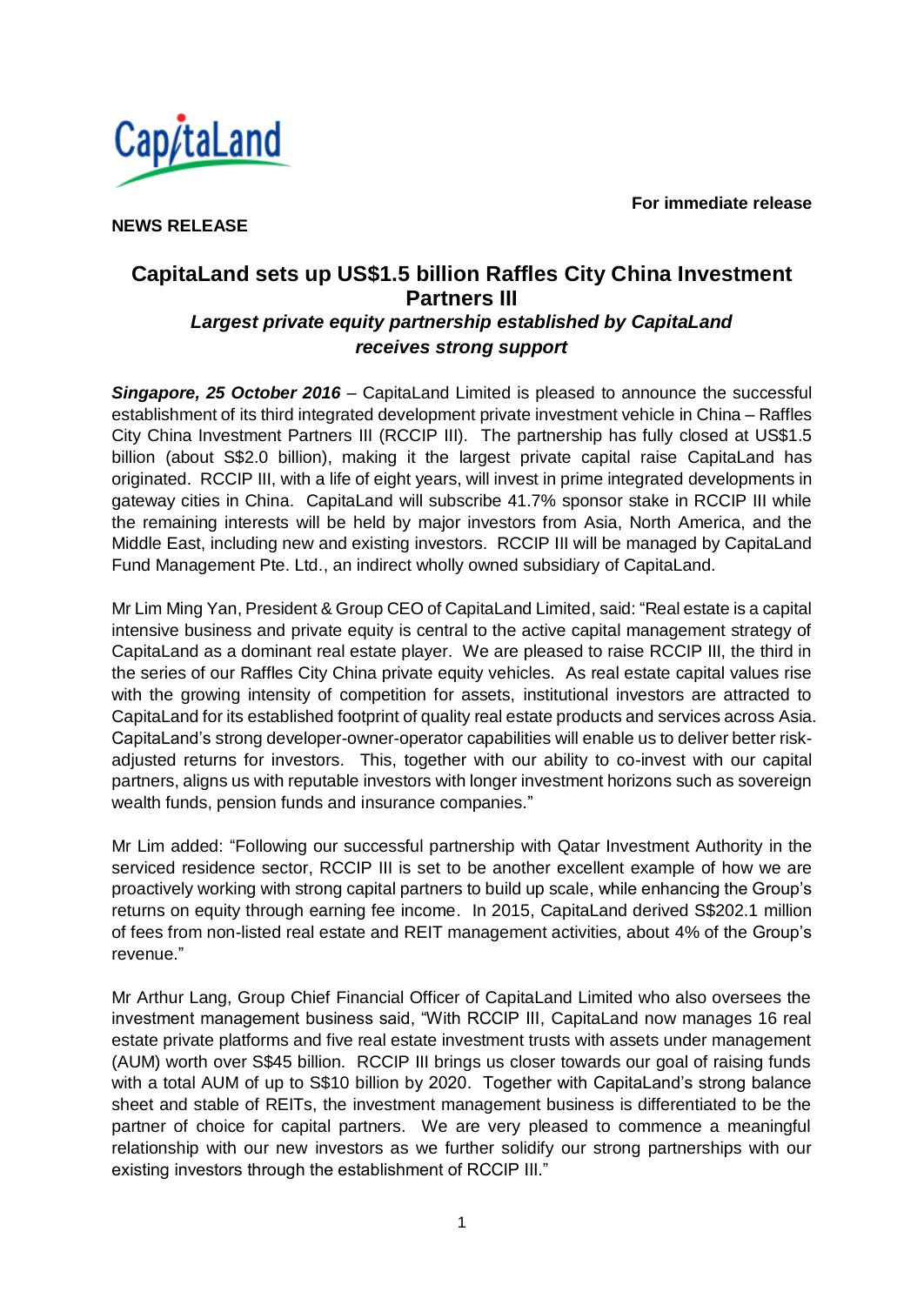Mr Lucas Loh, CEO of CapitaLand China, said: "China is a market with robust long-term investment potential with continued demand for property riding on the back of urbanisation, economic growth, the rise of the services sector, a growing middle class, and rising domestic consumption. These socio-economic themes feature prominently in gateway Chinese cities where the growth trajectory remains robust, heralding opportunities for integrated developments around key transportation hubs. For over a decade, CapitaLand's Raffles City brand name has been well-established in China with its iconic and quality developments that offer integrated lifestyle experiences in prime locations. We look forward to continually build our portfolio of quality integrated developments that delivers robust returns to our investor partners and first-rate value to our customers."

As part of its Raffles City China strategy, CapitaLand also manages a US\$1.18 billion Raffles City China Fund that is invested in five Raffles City developments in China, namely Raffles City Shanghai, Raffles City Beijing, Raffles City Chengdu, Raffles City Ningbo and Raffles City Hangzhou, as well as a S\$1.03 billion vehicle in a Raffles City project in Changning district in Shanghai.

According to the recent 2016 Fund Manager Survey jointly conducted by the Asian Association for Investors in Non-Listed Real Estate Vehicles Limited, the European Association for Investors in Non-Listed Real Estate Vehicles and the National Council of Real Estate Investment Fiduciaries in the United States, CapitaLand is the largest fund manager in Asia Pacific and ranked No.11 globally based on total real estate AUM it managed in 2015.

## **About CapitaLand Limited [\(www.capitaland.com\)](http://www.capitaland.com/)**

CapitaLand is one of Asia's largest real estate companies headquartered and listed in Singapore. The company leverages its significant asset base, design and development capabilities, active capital management strategies, extensive market network and operational capabilities to develop high-quality real estate products and services. Its diversified global real estate portfolio includes integrated developments, shopping malls, serviced residences, offices and homes. Its two core markets are Singapore and China, while Indonesia, Malaysia and Vietnam have been identified as new growth markets. The company also has one of the largest real estate fund management businesses with assets located in Asia.

CapitaLand's listed real estate investment trusts are CapitaLand Mall Trust, CapitaLand Commercial Trust, Ascott Residence Trust, CapitaLand Retail China Trust and CapitaLand Malaysia Mall Trust.

Follow us on social media:

**Facebook:** @capitaland / [facebook.com/capitaland](http://www.facebook.com/CapitaLand) **Instagram:** @capitaland / [instagram.com/capitaland](https://instagram.com/capitaland) **Twitter:** @CapitaLand / [twitter.com/CapitaLand](https://twitter.com/CapitaLand) **LinkedIn:** [linkedin.com/company/capitaland-limited](http://www.linkedin.com/company/capitaland-limited) YouTube: **[youtube.com/capitaland](http://www.youtube.com/CapitaLand)** 

**Issued by: CapitaLand Limited (Co. Regn.: 198900036N)**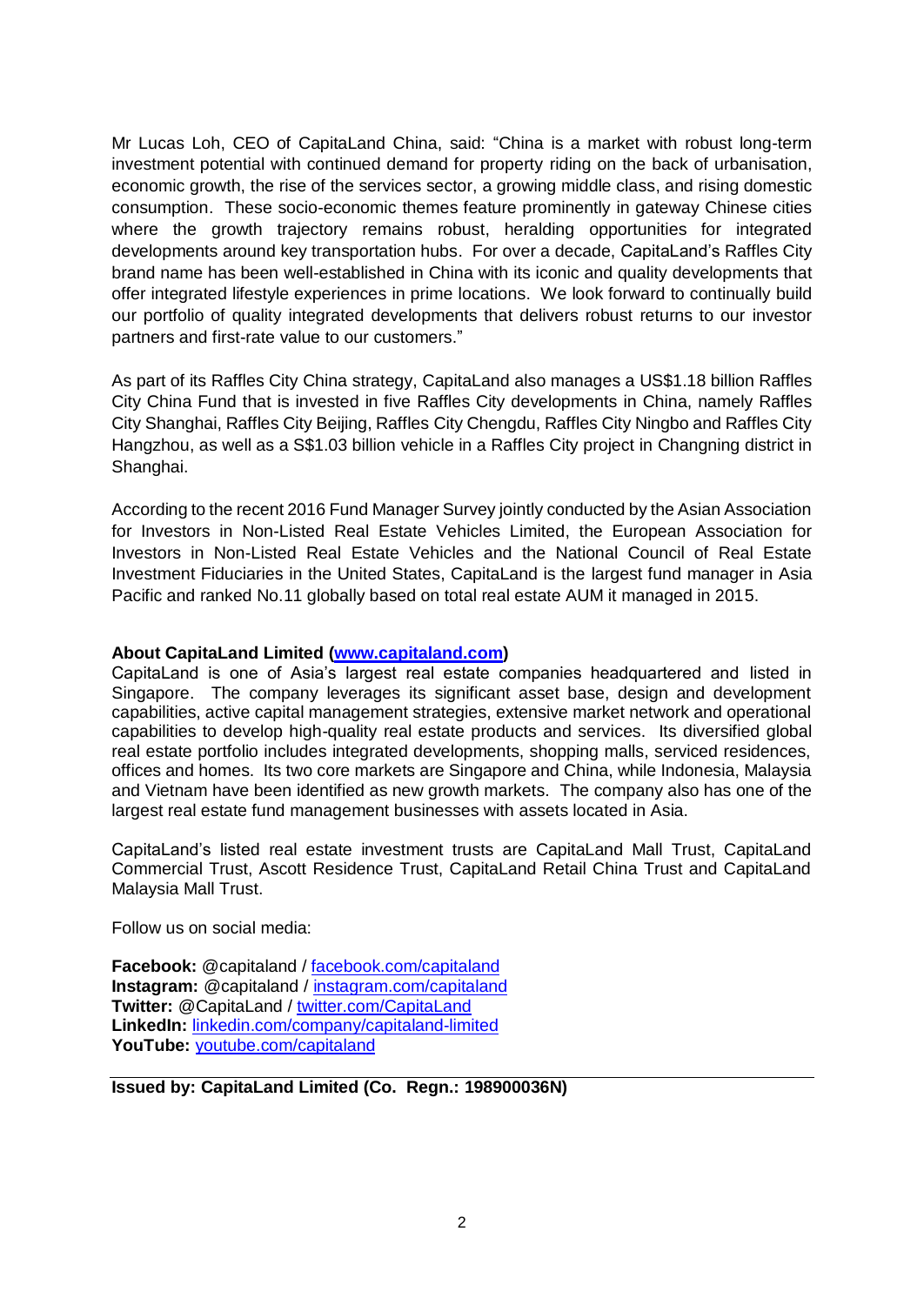Analyst contact **Media** contact Chang Rui Hua<br>Head, Investor Relations Tel: +65 6713 2903<br>Email: chang.ruihua@capitaland.com

Tan Bee Leng<br>Head, Group Communications<br>Tel: +65 6713 2871 Email: [tan.beeleng@capitaland.com](mailto:tan.beeleng@capitaland.com)